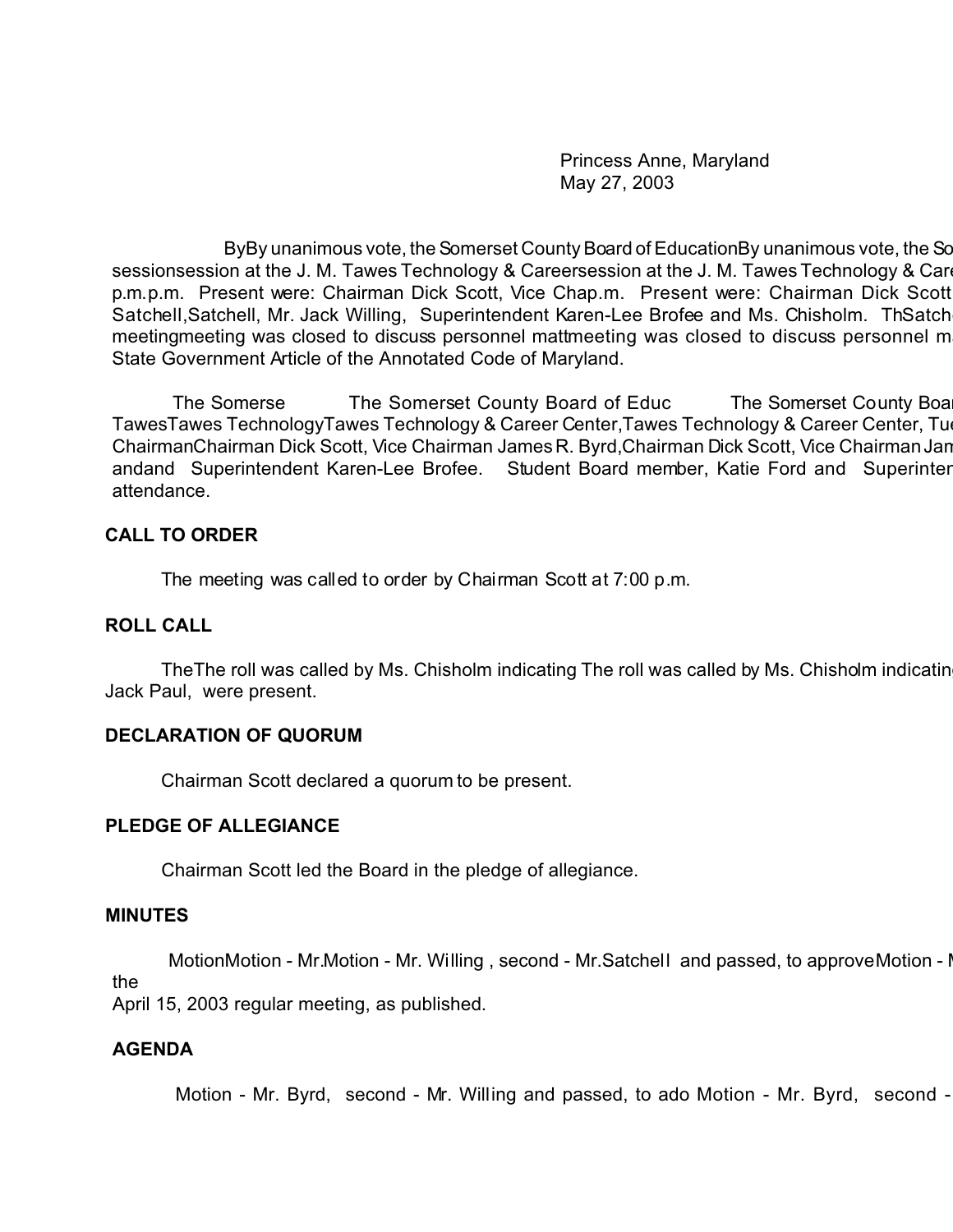Board Meeting - May 27, 2003 Page presented.

### **PUBLIC PARTICIPATION**

No opinions were voiced during public participation.

### **STUDENT BOARD MEMBER REPORT**

KatieKatie Ford reported on activities in her areaKatie Ford reported on activities in her area K appreciationappreciation to the Board forappreciation to the Board for the opportunity of serving as a st the past year.

### **LIBRARY PRESENTATION TO PAPS**

OnOn behalfOn behalf of the Board of Trustees of the Library, Mr. Frank O Rourke awarded a trophytrophy to Princess Annetrophy to Princess Anne Primary Schooltrophy to Princess Anne Primar year.

### **WESTOVER ELEMENTARY SCHOOL**

Mrs.Mrs. Cheryl O Neal, Principal, WestoverMrs. Cheryl O Neal, Principal, Westover Elementa thethe Positive Behavior Intervention System progrthe Positive Behavior Intervention System program school s other programs.

#### **OLD BUSINESS**

## **POLICY - USE OF DRUG-DETECTING DOGS**

UpUponUpon recommendation of the Superintendent, It was moved by Mr. Willing, seconded by Mr. Satchellseconded by Mr. Satchell and passed, seconded by Mr. Satchell and passed Dogs.

#### **POLICY 200-18 - PUPIL TRANSPORTATION**

UponUpon recommendation ofUpon recommendation of the Superintendent, it was move seconded by Mr. Willing and passed, to approve Policy 200-18, seconded by Mr. Willing and passed, presented.

#### **NEW BUSINESS**

#### **SUPERINTENDENT S CONTRACT**

MotionMotion - Mr. Willing, second - Mr. Byrd andMotion - Mr. Willing, second - Mr. Byrd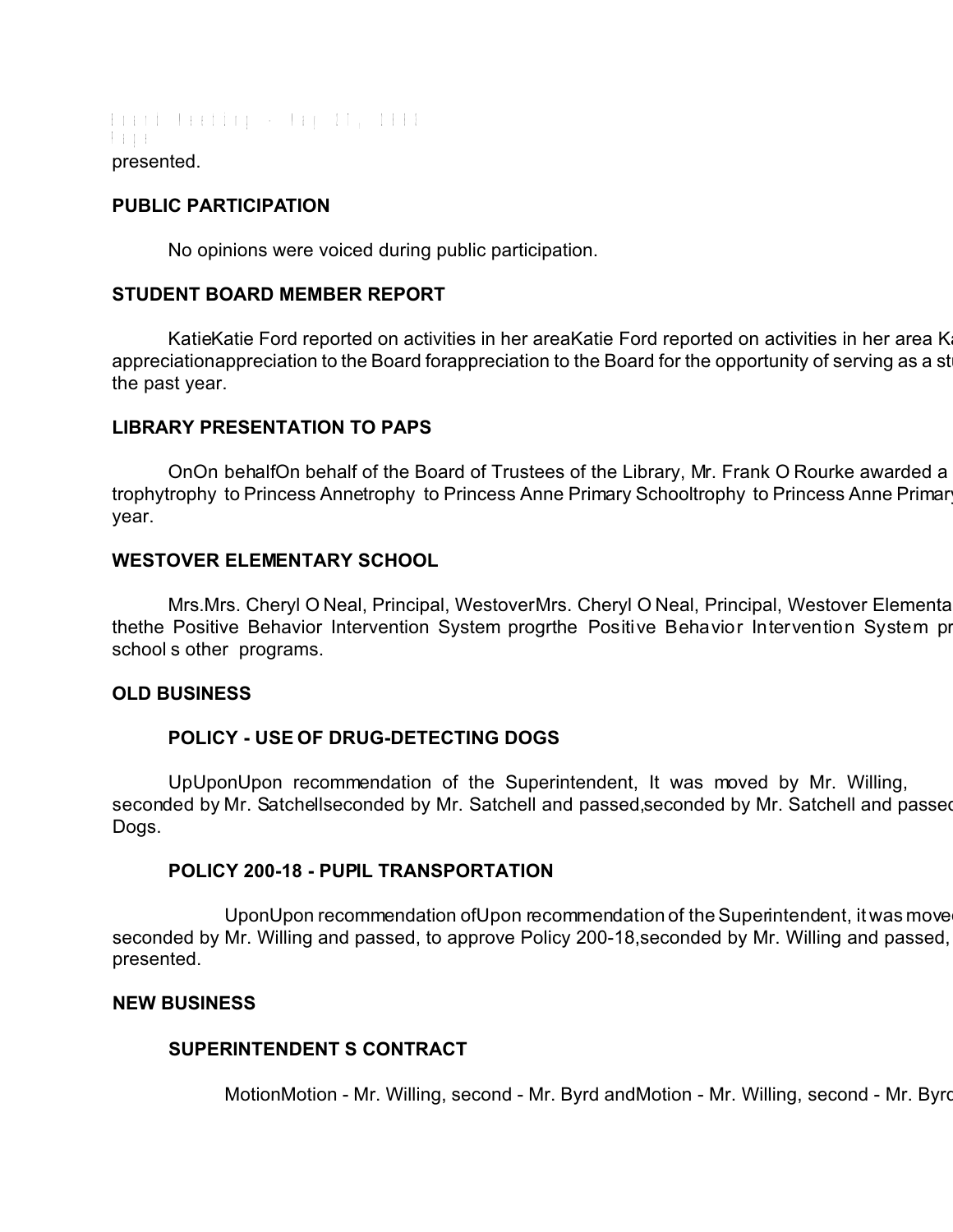Board Meeting - May 27, 2003 Page Superintendent sSuperintendent s contract for Karen-Lee N. Brofee, Ed.D., efSuperintendent s c reviewed by the Board and its attorney.

### **PERSONNEL**

Upon recommendation of the Superintendent, it was moved by Mr. Byrd, secondsecondedseconded by Mr.Willing and passed, to approve the following personnel actions reresignatioresignations:resignations: Courtney Fink, Myrtle Miles, Christina Robertson, Kim Mau Johanning; retirement: Rose Abbott.

### **POLICY 600-31 - CELLULAR PHONES**

Itit was the consensus of the Board to receive for stit was the consensus of the Board to receive for study Poli Cellular Phones.

## **TRANSPORTATION** - **REQUEST TO CONDUCT SUBSTREQUEST TO CONDUCT SUBSTITREQUEST TO CONDUCT SUBSTITUTE DRIVER TRAINING**

UponUpon recommendationUpon recommendation ofUpon recommendation of the Super secondedseconded by Mr. Byrd and passed, to approve the training of the fseconded by Mr. Byrd contractors: contractors: David Johnson, Elwoodcontractors: David Johnson, Elwood Long, contractors

## **REPLACEMENT OF ROOFTOP UNITS AT PRINCESS ANNE PRIMARY**

ConsensusConsensus of the Board was toConsensus of the Board was to have Mr. Daugherty costs for Princess Anne Primary not to exceed \$200,000.

## **FACILITIES MASTER PLAN**

Upon recommendation of the Superintendent, it Upon recommendation of the Superinter Board to receive the Facilities Master Plan for study.

#### **MEDIA HANDBOOK**

Upon recommendation of Upon recommendation of the Superintendent, it was the Upon r Board to receive the Media Handbook for study.

## **SPECIAL EDUCATION STAFFING PLAN**

Upon recommendationUpon recommendation of the Superintendent, it was Upon recomm Board to receive the Special Education Staffing Plan for study.

# **SCHOOL CALENDAR CHANGE**